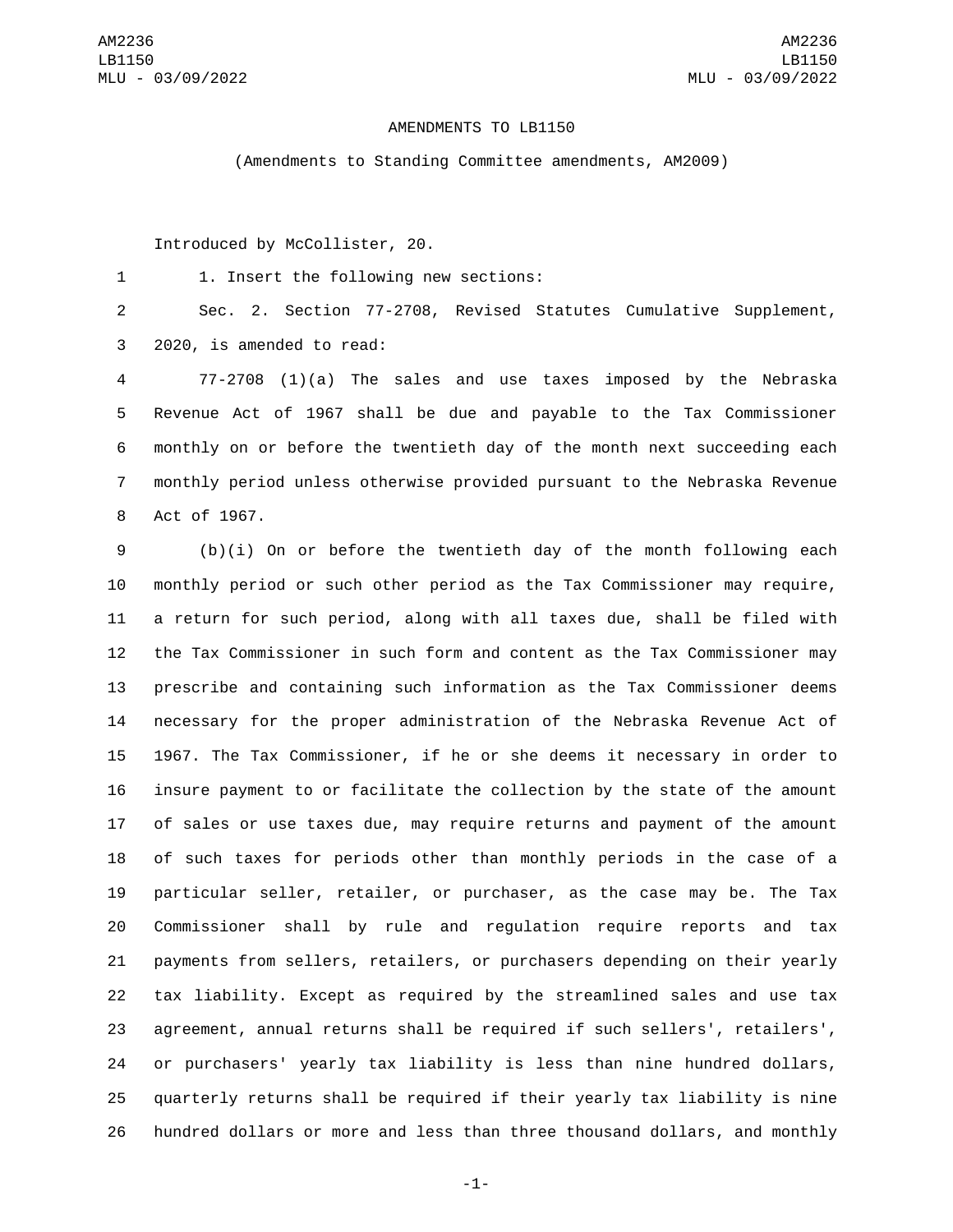returns shall be required if their yearly tax liability is three thousand dollars or more. The Tax Commissioner shall have the discretion to allow an annual return for seasonal retailers, even when their yearly tax liability exceeds the amounts listed in this subdivision.

 The Tax Commissioner may adopt and promulgate rules and regulations to allow annual, semiannual, or quarterly returns for any retailer making monthly remittances or payments of sales and use taxes by electronic funds transfer or for any retailer remitting tax to the state pursuant to the streamlined sales and use tax agreement. Such rules and regulations may establish a method of determining the amount of the payment that will result in substantially all of the tax liability being paid each quarter. At least once each year, the difference between the amount paid and the amount due shall be reconciled. If the difference is more than ten percent of the amount paid, a penalty of fifty percent of the unpaid 15 amount shall be imposed.

 (ii) For purposes of the sales tax, a return shall be filed by every retailer liable for collection from a purchaser and payment to the state of the tax, except that a combined sales tax return may be filed for all licensed locations which are subject to common ownership. For purposes of this subdivision, common ownership means the same person or persons own eighty percent or more of each licensed location. For purposes of the use tax, a return shall be filed by every retailer engaged in business in this state and by every person who has purchased property, the storage, use, or other consumption of which is subject to the use tax, but who has not paid the use tax due to a retailer required to collect the tax.

 (iii) The Tax Commissioner may require that returns be signed by the person required to file the return or by his or her duly authorized agent 28 but need not be verified by oath.

 (iv) A taxpayer who keeps his or her regular books and records on a cash basis, an accrual basis, or any generally recognized accounting basis which correctly reflects the operation of the business may file the

-2-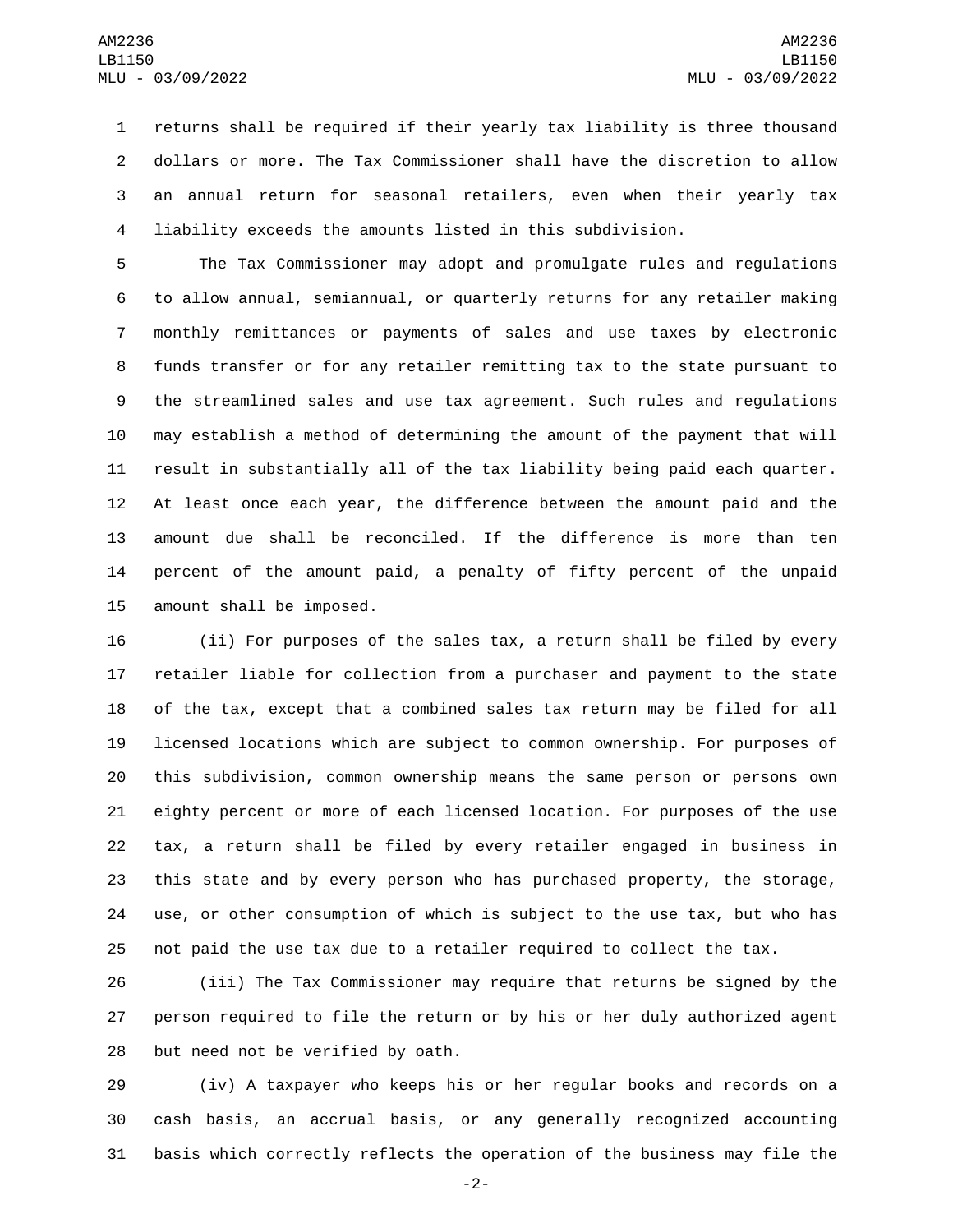sales and use tax returns required by the Nebraska Revenue Act of 1967 on the same accounting basis that is used for the regular books and records, except that on credit, conditional, and installment sales, the retailer who keeps his or her books on an accrual basis may report such sales on the cash basis and pay the tax upon the collections made during each month. If a taxpayer transfers, sells, assigns, or otherwise disposes of an account receivable, he or she shall be deemed to have received the full balance of the consideration for the original sale and shall be liable for the remittance of the sales tax on the balance of the total sale price not previously reported, except that such transfer, sale, assignment, or other disposition of an account receivable by a retailer to a subsidiary shall not be deemed to require the retailer to pay the sales tax on the credit sale represented by the account transferred prior to the time the customer makes payment on such account. If the subsidiary does not obtain a Nebraska sales tax permit, the taxpayer shall obtain a surety bond in favor of the State of Nebraska to insure payment of the tax and any interest and penalty imposed thereon under this section in an amount not less than two times the amount of tax payable on outstanding accounts receivable held by the subsidiary as of the end of the prior calendar year. Failure to obtain either a sales tax permit or a surety bond in accordance with this section shall result in the payment on the next required filing date of all sales taxes not previously remitted. When the retailer has adopted one basis or the other of reporting credit, conditional, or installment sales and paying the tax thereon, he or she will not be permitted to change from that basis without first having 26 notified the Tax Commissioner.

 (c) Except as provided in the streamlined sales and use tax agreement, the taxpayer required to file the return shall deliver or mail any required return together with a remittance of the net amount of the tax due to the office of the Tax Commissioner on or before the required filing date. Failure to file the return, filing after the required filing

-3-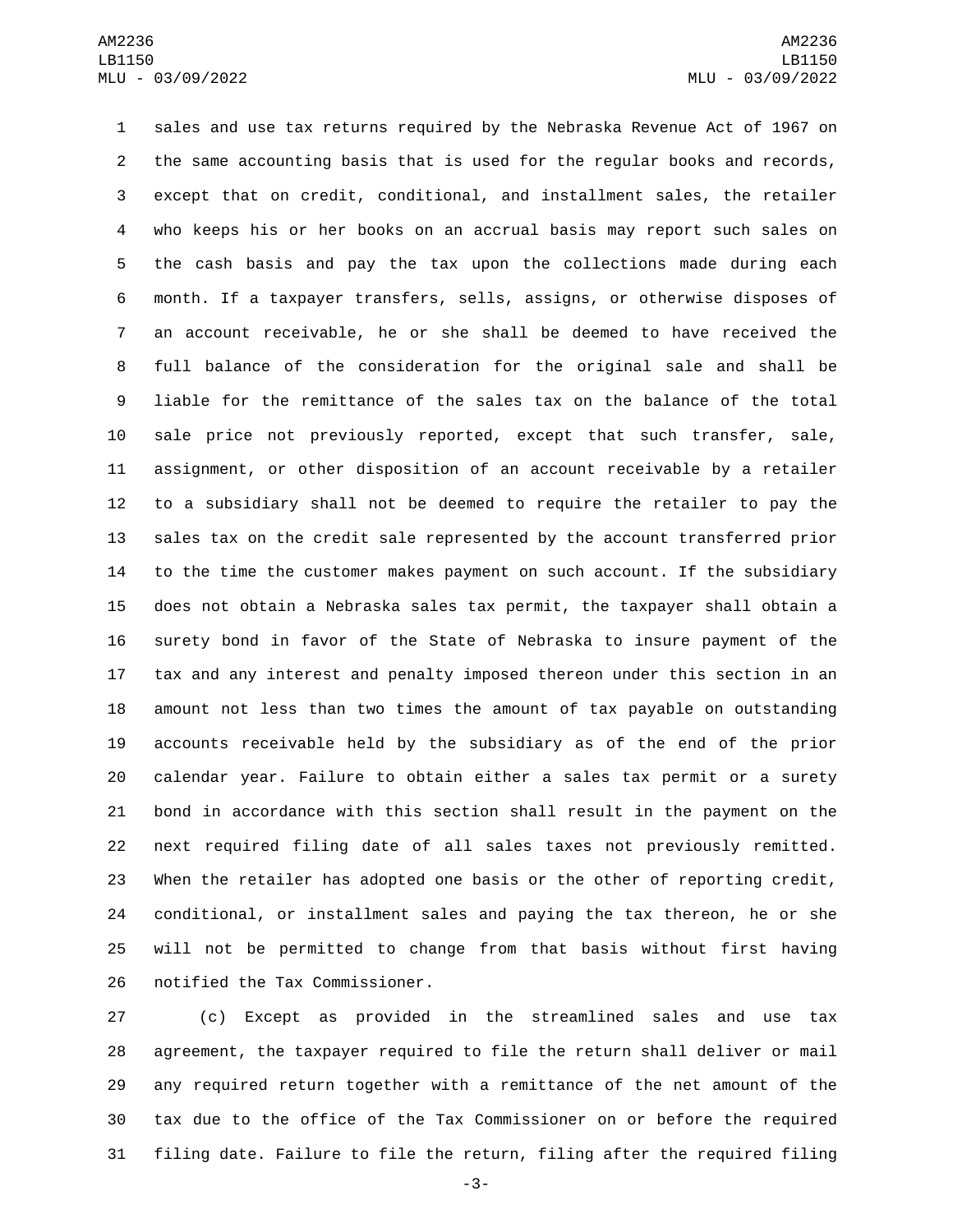date, failure to remit the net amount of the tax due, or remitting the net amount of the tax due after the required filing date shall be cause for a penalty, in addition to interest, of ten percent of the amount of tax not paid by the required filing date or twenty-five dollars, whichever is greater, unless the penalty is being collected under 6 subdivision  $(1)(i)$ ,  $(1)(j)(i)$ , or  $(1)(k)(i)$  of section 77-2703 by a county treasurer or the Department of Motor Vehicles, in which case the 8 penalty shall be five dollars.

 (d) The taxpayer shall deduct and withhold, from the taxes otherwise due from him or her on his or her tax return, two and one-half percent of the first three thousand dollars remitted each month to reimburse himself or herself for the cost of collecting the tax. Taxpayers filing a 13 combined return as allowed by subdivision  $(1)(b)(ii)$  of this subsection shall compute such collection fees on the basis of the receipts and 15 liability of each licensed location.

 (e) A retailer that makes sales into Nebraska using a multivendor marketplace platform is relieved of its obligation to collect and remit sales taxes to Nebraska with regard to any sales taxes collected and remitted by the multivendor marketplace platform. Such a retailer must include all sales into Nebraska in its gross receipts in its return, but may claim credit for any sales taxes collected and remitted by the multivendor marketplace platform with respect to such retailer's sales. Such retailer is liable for the sales tax due on sales into Nebraska as 24 provided in section 77-2704.35.

 (f) A multivendor marketplace platform is relieved of its obligation to collect and remit the correct amount of state and local sales taxes to Nebraska to the extent that the multivendor marketplace platform can establish that the error was due to insufficient or incorrect information given to the multivendor marketplace platform by the seller and relied on by the multivendor marketplace platform. This subdivision shall not apply if the multivendor marketplace platform and the seller are related

-4-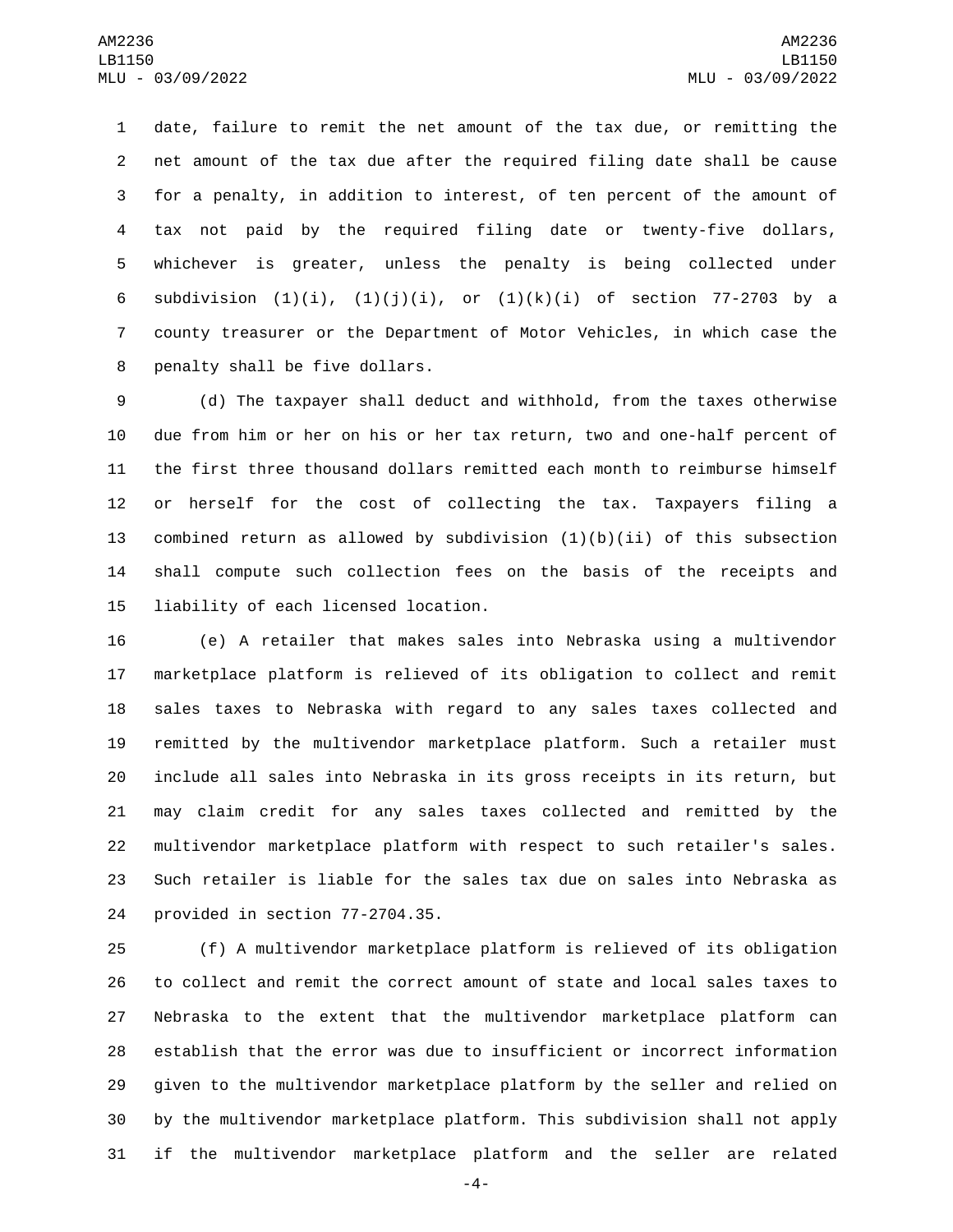persons under either section 267(b) or (c) or section 707(b) of the Internal Revenue Code of 1986 or if the seller is also the multivendor marketplace platform operator.3

 (2)(a) If the Tax Commissioner determines that any sales or use tax amount, penalty, or interest has been paid more than once, has been erroneously or illegally collected or computed, or has been paid and the purchaser qualifies for a refund under section 77-2708.01, the Tax Commissioner shall set forth that fact in his or her records and the excess amount collected or paid may be credited on any sales, use, or income tax amounts then due and payable from the person under the Nebraska Revenue Act of 1967. Any balance may be refunded to the person by whom it was paid or his or her successors, administrators, or 13 executors.

 (b) No refund shall be allowed unless a claim therefor is filed with the Tax Commissioner by the person who made the overpayment or his or her attorney, executor, or administrator within three years from the required filing date following the close of the period for which the overpayment was made, within six months after any determination becomes final under section 77-2709, or within six months from the date of overpayment with respect to such determinations, whichever of these three periods expires later, unless the credit relates to a period for which a waiver has been given. Failure to file a claim within the time prescribed in this subsection shall constitute a waiver of any demand against the state on 24 account of overpayment.

 (c) Every claim shall be in writing on forms prescribed by the Tax Commissioner and shall state the specific amount and grounds upon which the claim is founded. No refund shall be made in any amount less than two 28 dollars.

 (d) The Tax Commissioner shall allow or disallow a claim within one hundred eighty days after it has been filed. A request for a hearing shall constitute a waiver of the one-hundred-eighty-day period. The

-5-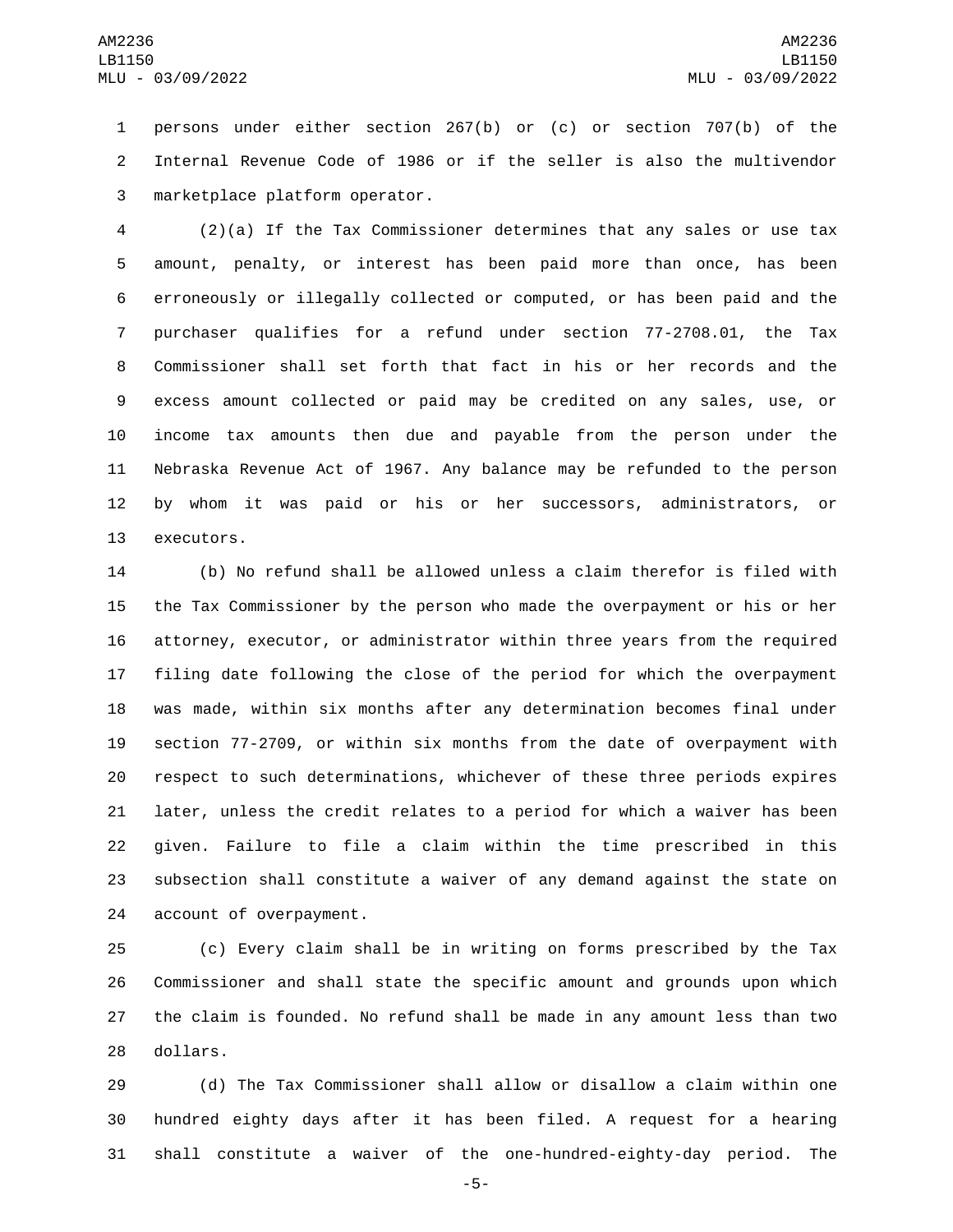claimant and the Tax Commissioner may also agree to extend the one- hundred-eighty-day period. If a hearing has not been requested and the Tax Commissioner has neither allowed nor disallowed a claim within either the one hundred eighty days or the period agreed to by the claimant and the Tax Commissioner, the claim shall be deemed to have been allowed.

 (e) Within thirty days after disallowing any claim in whole or in part, the Tax Commissioner shall serve notice of his or her action on the claimant in the manner prescribed for service of notice of a deficiency 9 determination.

 (f) Within thirty days after the mailing of the notice of the Tax Commissioner's action upon a claim filed pursuant to the Nebraska Revenue Act of 1967, the action of the Tax Commissioner shall be final unless the taxpayer seeks review of the Tax Commissioner's determination as provided 14 in section 77-27, 127.

 (g) Upon the allowance of a credit or refund of any sum erroneously or illegally assessed or collected, of any penalty collected without authority, or of any sum which was excessive or in any manner wrongfully collected, interest shall be allowed and paid on the amount of such credit or refund at the rate specified in section 45-104.02, as such rate may from time to time be adjusted, from the date such sum was paid or from the date the return was required to be filed, whichever date is later, to the date of the allowance of the refund or, in the case of a credit, to the due date of the amount against which the credit is allowed, but in the case of a voluntary and unrequested payment in excess of actual tax liability or a refund under section 77-2708.01, no interest shall be allowed when such excess is refunded or credited.

 (h) No suit or proceeding shall be maintained in any court for the recovery of any amount alleged to have been erroneously or illegally determined or collected unless a claim for refund or credit has been duly 30 filed.

(i) The Tax Commissioner may recover any refund or part thereof

-6-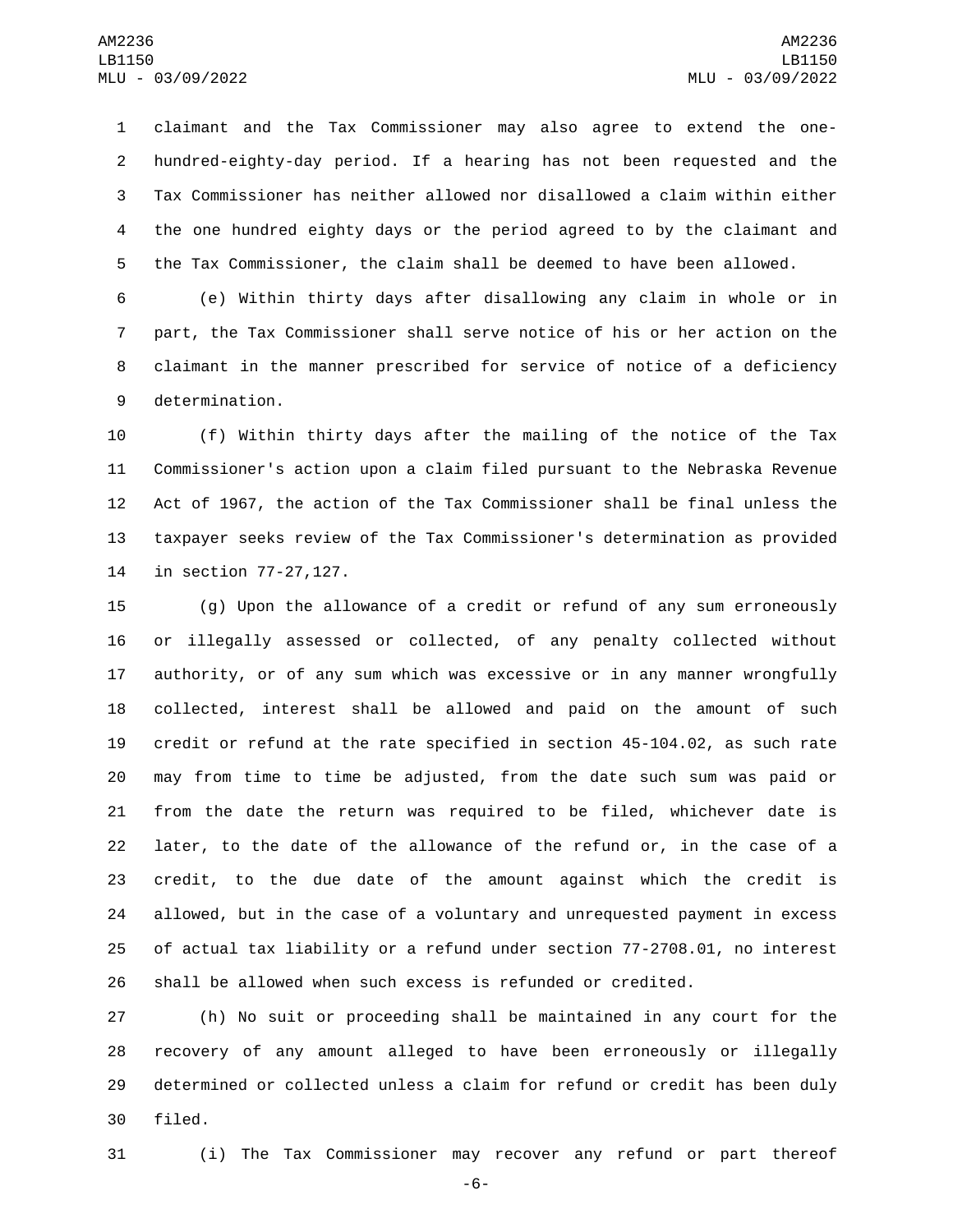which is erroneously made and any credit or part thereof which is erroneously allowed by issuing a deficiency determination within one year from the date of refund or credit or within the period otherwise allowed for issuing a deficiency determination, whichever expires later.

 (j)(i) Credit shall be allowed to the retailer, contractor, or repairperson for sales or use taxes paid pursuant to the Nebraska Revenue Act of 1967 on any deduction taken that is attributed to bad debts not including interest. Bad debt has the same meaning as in 26 U.S.C. 166, as such section existed on January 1, 2003. However, the amount calculated pursuant to 26 U.S.C. 166 shall be adjusted to exclude: Financing charges or interest; sales or use taxes charged on the purchase price; uncollectible amounts on property that remains in the possession of the seller until the full purchase price is paid; and expenses incurred in attempting to collect any debt and repossessed property.

 (ii) Bad debts may be deducted on the return for the period during which the bad debt is written off as uncollectible in the claimant's books and records and is eligible to be deducted for federal income tax purposes. A claimant who is not required to file federal income tax returns may deduct a bad debt on a return filed for the period in which the bad debt is written off as uncollectible in the claimant's books and records and would be eligible for a bad debt deduction for federal income tax purposes if the claimant was required to file a federal income tax 23 return.

 (iii) If a deduction is taken for a bad debt and the debt is subsequently collected in whole or in part, the tax on the amount so collected must be paid and reported on the return filed for the period in 27 which the collection is made.

 (iv) When the amount of bad debt exceeds the amount of taxable sales for the period during which the bad debt is written off, a refund claim may be filed within the otherwise applicable statute of limitations for refund claims. The statute of limitations shall be measured from the due

-7-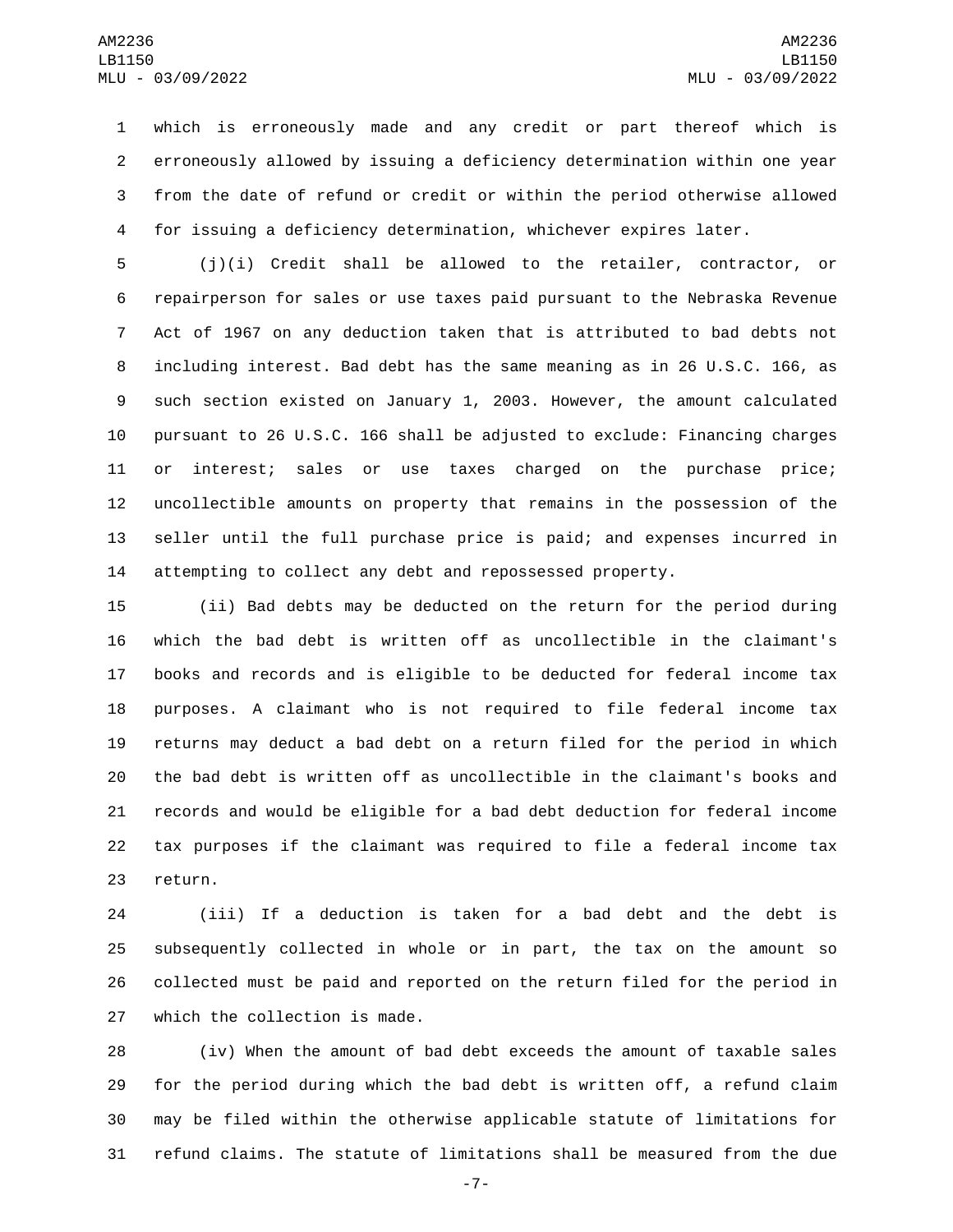date of the return on which the bad debt could first be claimed.

 (v) If filing responsibilities have been assumed by a certified service provider, the service provider may claim, on behalf of the retailer, any bad debt allowance provided by this section. The certified service provider shall credit or refund the full amount of any bad debt 6 allowance or refund received to the retailer.

 (vi) For purposes of reporting a payment received on a previously claimed bad debt, any payments made on a debt or account are applied first proportionally to the taxable price of the property or service and the sales tax thereon, and secondly to interest, service charges, and any 11 other charges.

 (vii) In situations in which the books and records of the party claiming the bad debt allowance support an allocation of the bad debts among the member states in the streamlined sales and use tax agreement, 15 the state shall permit the allocation.

 (3) Beginning July 1, 2020, if a refund claim under this section involves a refund of a tax imposed under the Local Option Revenue Act or section 13-319, 13-2813, or 77-6403 and the amount of such tax to be refunded is at least five thousand dollars, the Tax Commissioner shall notify the affected city, village, county, or municipal county of such claim within twenty days after receiving the claim. If the Tax Commissioner allows the claim and the refund of such tax is at least five thousand dollars, the Tax Commissioner shall notify the affected city, village, county, or municipal county of such refund and shall give the city, village, county, or municipal county the option of having such refund deducted from its tax proceeds in one lump sum or in twelve equal monthly installments. The city, village, county, or municipal county shall make its selection and shall certify the selection to the Tax Commissioner within twenty days after receiving notice of the refund. The Tax Commissioner shall then deduct such refund from the applicable tax proceeds in accordance with the selection when he or she deducts refunds

-8-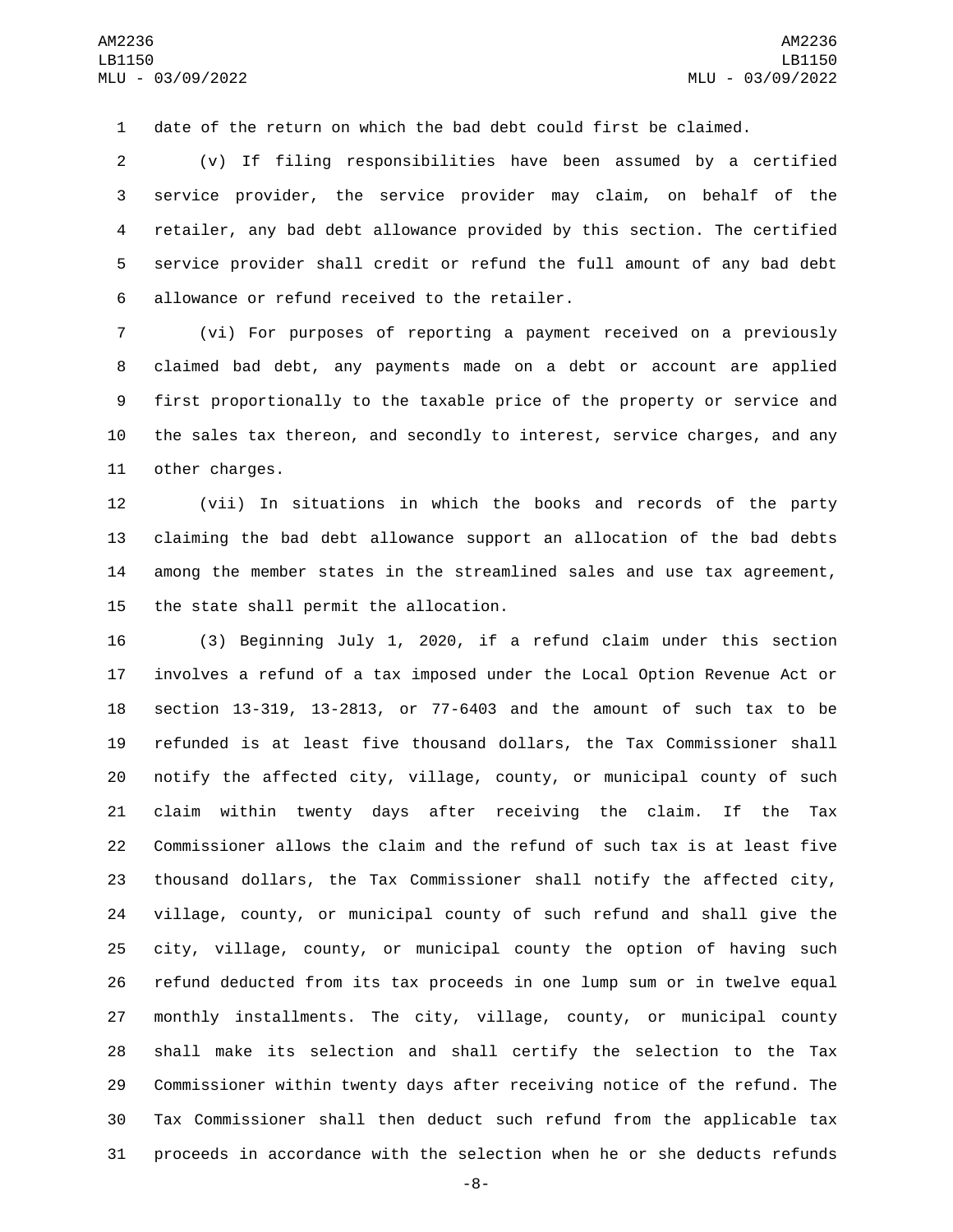pursuant to section 13-324, 13-2814, 77-27,144, or 77-6403 or subsection (1) of section 77-27,144, whichever is applicable. This subsection shall 3 not apply to any refund that is subject to subdivision  $(2)(a)$  or  $(2)(b)$ (ii) or subsection (3) or (4) of section 77-27,144.

 Sec. 3. Section 77-27,144, Revised Statutes Supplement, 2021, is 6 amended to read:

 77-27,144 (1) The Tax Commissioner shall collect the tax imposed by any incorporated municipality concurrently with collection of a state tax in the same manner as the state tax is collected. The Tax Commissioner shall remit monthly the proceeds of the tax to the incorporated municipalities levying the tax, after deducting the amount of refunds made and three percent of the remainder to be credited to the Municipal 13 Equalization Fund.

 $(2)(a)$   $(2)$  Deductions for a refund made pursuant to section 77-4105, 77-4106, 77-5725, or 77-5726 and owed by a city of the first class, city of the second class, or village shall be delayed for one year after the refund has been made to the taxpayer. The Department of Revenue shall notify the municipality liable for a refund exceeding one thousand five hundred dollars of the pending refund, the amount of the refund, and the month in which the deduction will be made or begin, except that if the amount of a refund claimed under section 77-4105, 77-4106, 77-5725, or 77-5726 exceeds twenty-five percent of the municipality's total sales and use tax receipts, net of any refunds or sales tax collection fees, for the municipality's prior fiscal year, the department shall deduct the refund over the period of one year in equal monthly amounts beginning after the one-year notification period required by this subdivision subsection. This subsection applies to refunds owed by cities of the first class, cities of the second class, and villages. This subsection 29 applies to refunds beginning January 1, 2014.

 (b) Deductions for a refund made pursuant to section 77-4105, 77-4106, 77-5725, or 77-5726 and owed by a city of the metropolitan class

-9-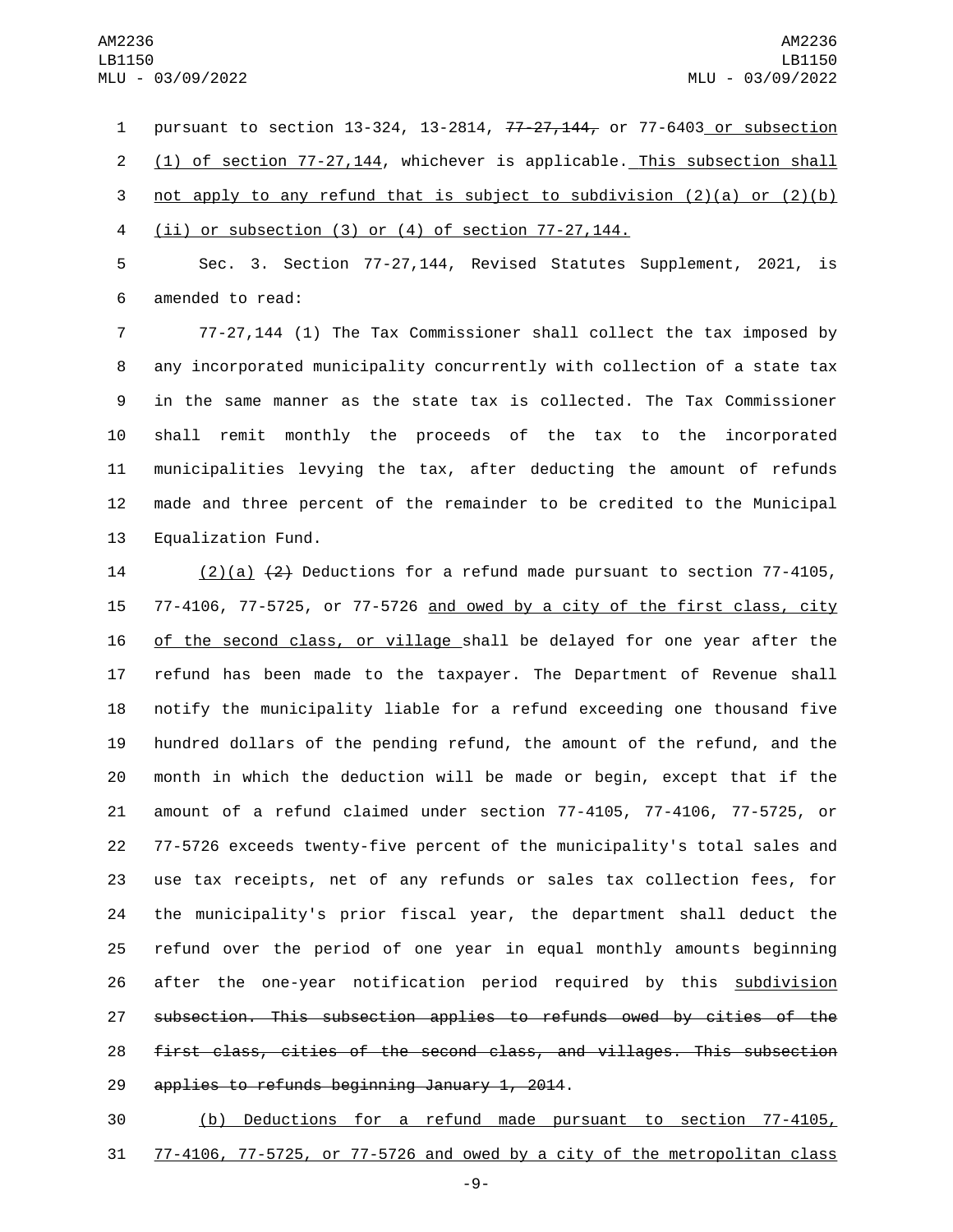or city of the primary class shall be made as follows:

 (i) During calendar year 2023, such deductions shall be made in accordance with subsection (1) of this section; and

 (ii) During calendar year 2024 and each calendar year thereafter, such deductions shall be made based on estimated amounts as described in this subdivision. On or before March 1, 2023, and on or before March 1 of each year thereafter, the Department of Revenue shall notify each city of the metropolitan class and city of the primary class of the total amount 9 of such refunds that are estimated to be paid during the following calendar year. Such estimated amount shall be used to establish the total amount to be deducted in the following calendar year. The department 12 shall deduct such amount over the following calendar year in twelve equal monthly amounts. Beginning with the notification sent in calendar year 2025, the notification shall include any adjustment needed for the prior 15 calendar year to account for any difference between the estimated amount deducted in such prior calendar year and the actual amount of refunds 17 paid in such year.

18 (3) Deductions for a refund made pursuant to the ImagiNE Nebraska Act shall be delayed as provided in this subsection after the refund has been made to the taxpayer. The Department of Revenue shall notify each municipality liable for a refund exceeding one thousand five hundred dollars of the pending refund and the amount of the refund claimed under the ImagiNE Nebraska Act. The notification shall be made by March 1 of each year beginning in 2021 and shall be used to establish the refund amount for the following calendar year. The notification shall include any excess or underpayment from the prior calendar year. The department shall deduct the refund over a period of one year in equal monthly amounts beginning in January following the notification. This subsection applies to total annual refunds exceeding one million dollars or twenty- five percent of the municipality's total sales and use tax receipts for the prior fiscal year, whichever is the lesser amount.

-10-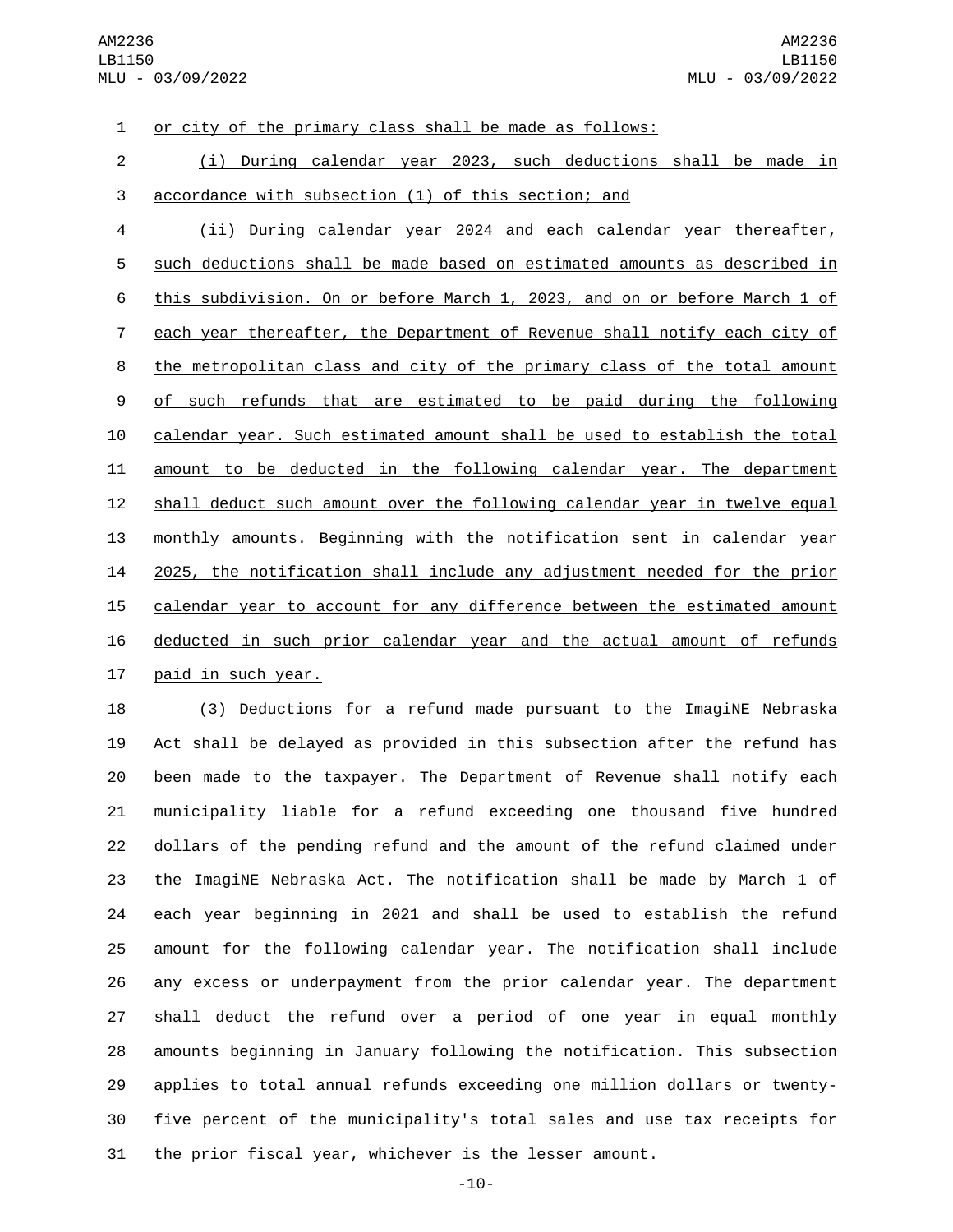(4) Deductions for a refund made pursuant to the Urban Redevelopment Act shall be delayed as provided in this subsection after the refund has been made to the taxpayer. The Department of Revenue shall notify each municipality liable for a refund exceeding one thousand five hundred dollars of the pending refund and the amount of the refund claimed under the Urban Redevelopment Act. The notification shall be made by March 1 of each year beginning in 2022 and shall be used to establish the refund amount for the following calendar year. The notification shall include any excess or underpayment from the prior calendar year. The department shall deduct the refund over a period of one year in equal monthly amounts beginning in January following the notification. This subsection applies to total annual refunds exceeding one million dollars or twenty- five percent of the municipality's total sales and use tax receipts for the prior fiscal year, whichever is the lesser amount.

 (5) The Tax Commissioner shall keep full and accurate records of all money received and distributed under the provisions of the Local Option Revenue Act. When proceeds of a tax levy are received but the identity of the incorporated municipality which levied the tax is unknown and is not identified within six months after receipt, the amount shall be credited to the Municipal Equalization Fund. The municipality may request the names and addresses of the retailers which have collected the tax as provided in subsection (13) of section 77-2711 and may certify an individual to request and review confidential sales and use tax returns and sales and use tax return information as provided in subsection (14) 25 of section 77-2711.

 (6)(a) Every qualifying business that has filed an application to receive tax incentives under the Employment and Investment Growth Act, the Nebraska Advantage Act, the ImagiNE Nebraska Act, or the Urban Redevelopment Act shall, with respect to such acts, provide annually to each municipality, in aggregate data, the maximum amount the qualifying business is eligible to receive in the current year in refunds of local

-11-